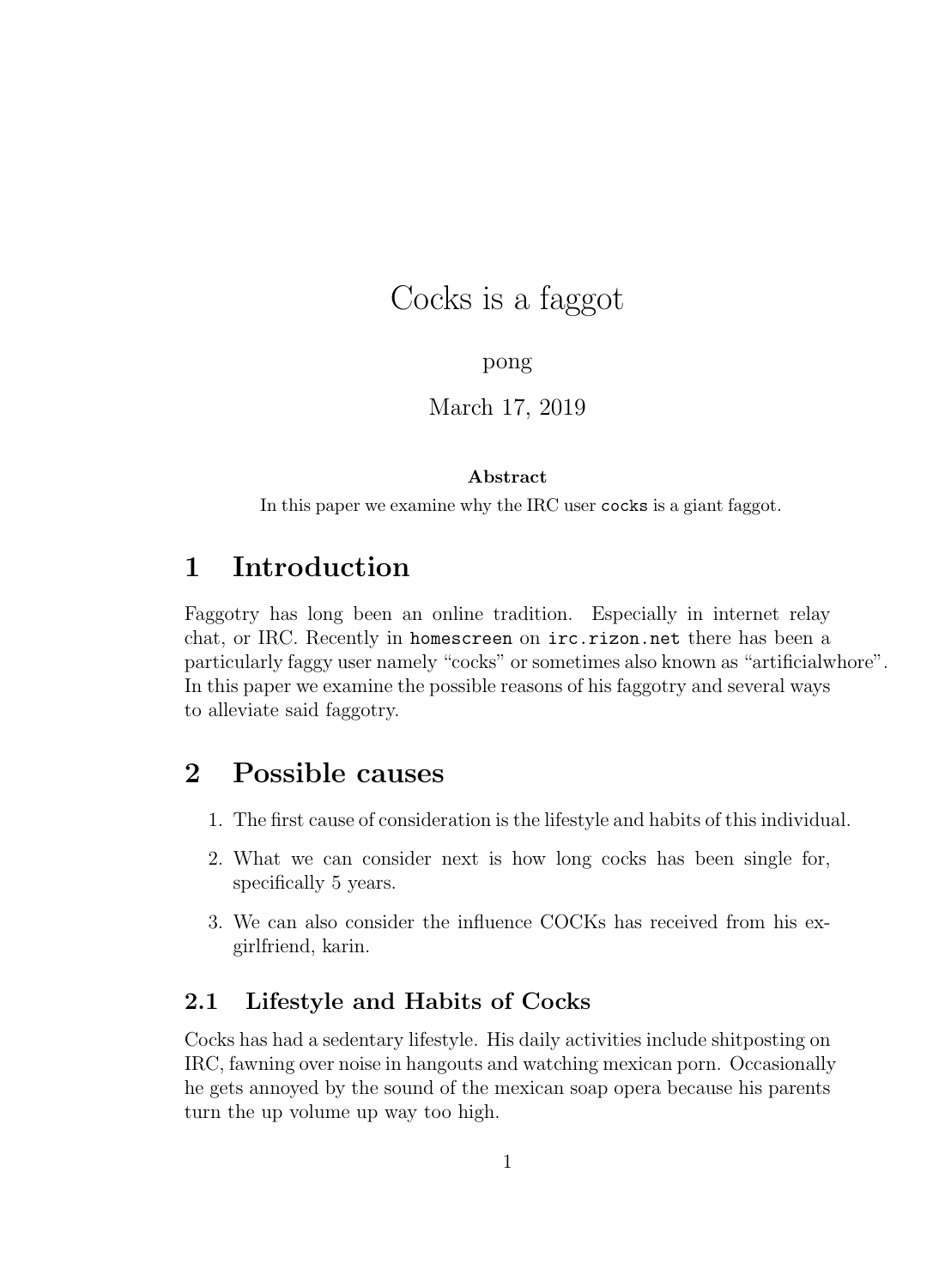## 2.2 Loneliness

Loneliness might also be a major contributing factor to the faggotry displayed by cocks. Consider the following.

Fact 1 Cocks has been single for more than 5 years.

From Fact 1 we can trivially deduce that cocks is internally very lonely.

## 2.3 Karin

Lastly we consider the effect that Karin had on cocks. A short introduction on Karin.

Karin is the previous girlfriend of cocks, aka santi. It is well-known in homescreen that karin is a huge slut and also has plenty of issues. Consider the following observation.

**Theorem 1** Being together with a mentally unstable slut will cause permanent damage.

Instead of providing a full proof we can illustrate the idea with an example. The example will be cocks. He was with karin and now he's permanently damaged. With a better understanding of the causes, we can proceed to examine possible ways to resolve the faggotry.

# 3 Resolving cocks' faggotry

We first consider the following well-known quote.

We're going to build a wall and Cocks is going to pay for it.

What we can do is basically make use of Donald Trump's approach. We can build a wall on IRC so the faggotry is kept away. A criticism of this strategy however is that it does not resolve the faggotry itself, it merely hides the problem. Hence this leads us to the discussion of more targeted strategies which resolve this faggotry from its causes. We can possibly address the sedentary lifestyle of cocks. A good way to start would be making cocks watch mexican soap opera with his mother instead of shitposting on irc. The next strategy addresses loneliness. We can find cocks a gf. Even a mentally-unstable slut like karin would do. The question on how to undo damages left by karin is too challenging, and remains unanswered.